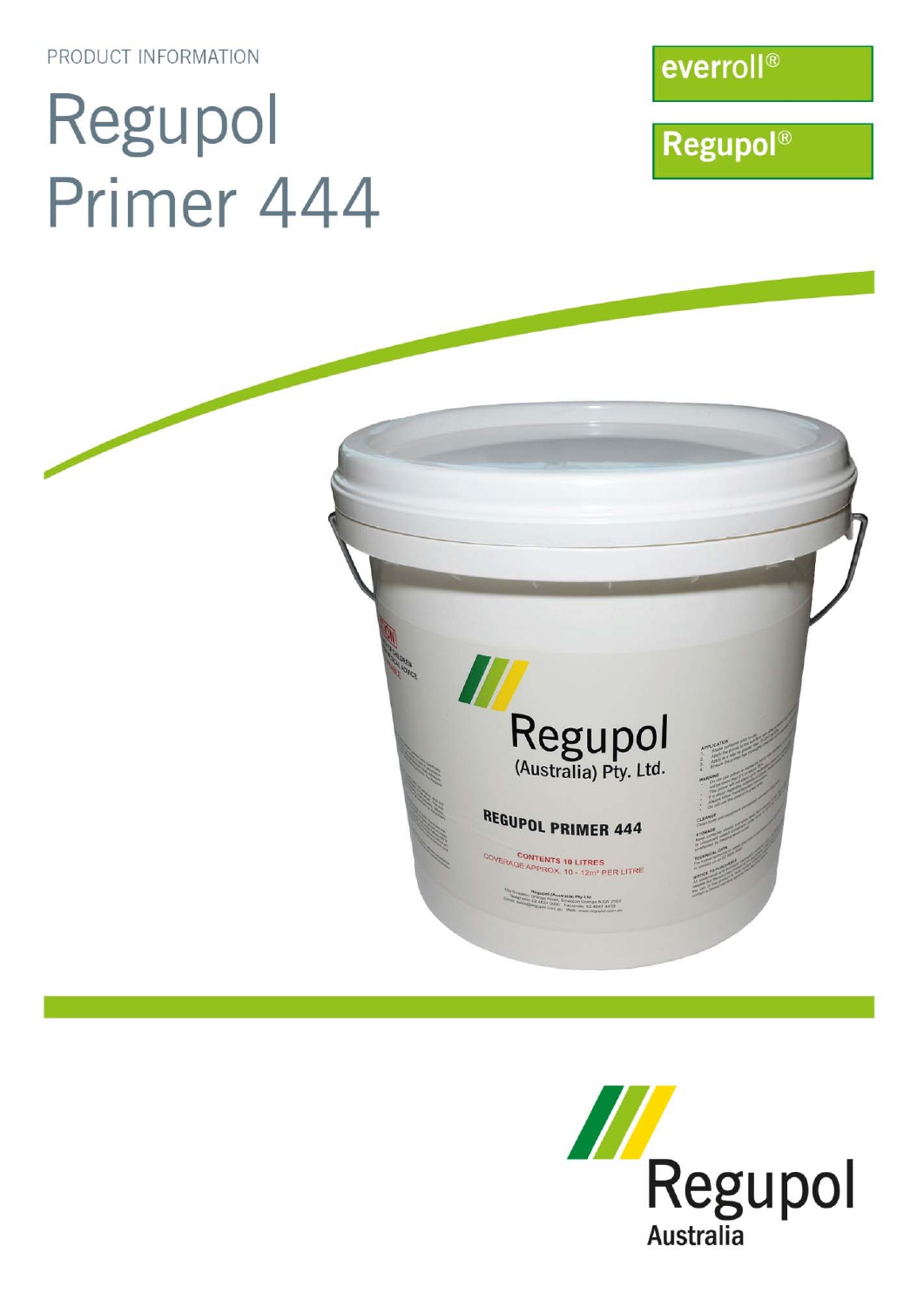## INFORMATION



### **Product Information Sheet**

#### **Regupol Primer 444**



#### **DESCRIPTION**

Regupol Primer 444 is a one part, solvent free, water based synthetic polymer resin specifically formulated to be used where concrete substrates are porous. The primer is used in association with the Regupol One Part Multi-Use Flooring Adhesive and the Regupol Resilient Hitack Adhesive. Both adhesives are used to install Regupol® and everroll® rubber flooring products. The Regupol Primer 444 is suitable for dry area installations only.

- Water based
- Non flammable
- **Fast setting**
- Easy to apply
- Economical
- Also acts as a sealer to prevent premature drying of adhesive
- VOC Compliant
- Australian Made

#### **COVERAGE**

Varies and is dependent on application and porosity of substrate. Roller applied allow approx. 10-12m² per litre.

#### SURFACE PREPARATION

All surfaces shall be dry, sound and smooth, free of wax, grease, paint, old adhesive, dust and dirt. All sub-floors should be structurally sound prior to the application of this primer. The sub-floor must also be free of voids or loose materials, curing compounds, bond breakers, laitance, oils and sealers. The adhesive should not be used in excessive cold or hot conditions i.e. the ambient temperature should not be lower than 8°c or above 28°c

Timber sub-floors should be tested with an appropriate electrical resistance meter. The timber sub-floor should contain a maximum moisture content of 12%. All concrete sub-floors should be tested for relative humidity (RH) prior to surface priming. The relative humidity should not exceed 75% tested to ASTM F2170 or should not exceed 70% tested to ASTM F2420. Also ensure the surface pH of the concrete sub-floor is no greater than 9. Burnished concrete sub-floors must be ground back to allow for sufficient porosity and adhesion to the sub-floor.



#### CHARACTERISTICS PHYSICAL PROPERTIES

| Appearance:       | Off white                               |
|-------------------|-----------------------------------------|
| Base:             | Acrylic                                 |
| Viscosity:        | 900 cps + 100 cps at $25^{\circ}$ C     |
| Solids:           | 13%                                     |
| Specific gravity: | 1.05ka                                  |
| Shelf life:       | 12 months in unopened container at 20°C |
| Available in:     | 10 Litre Pots                           |
|                   |                                         |